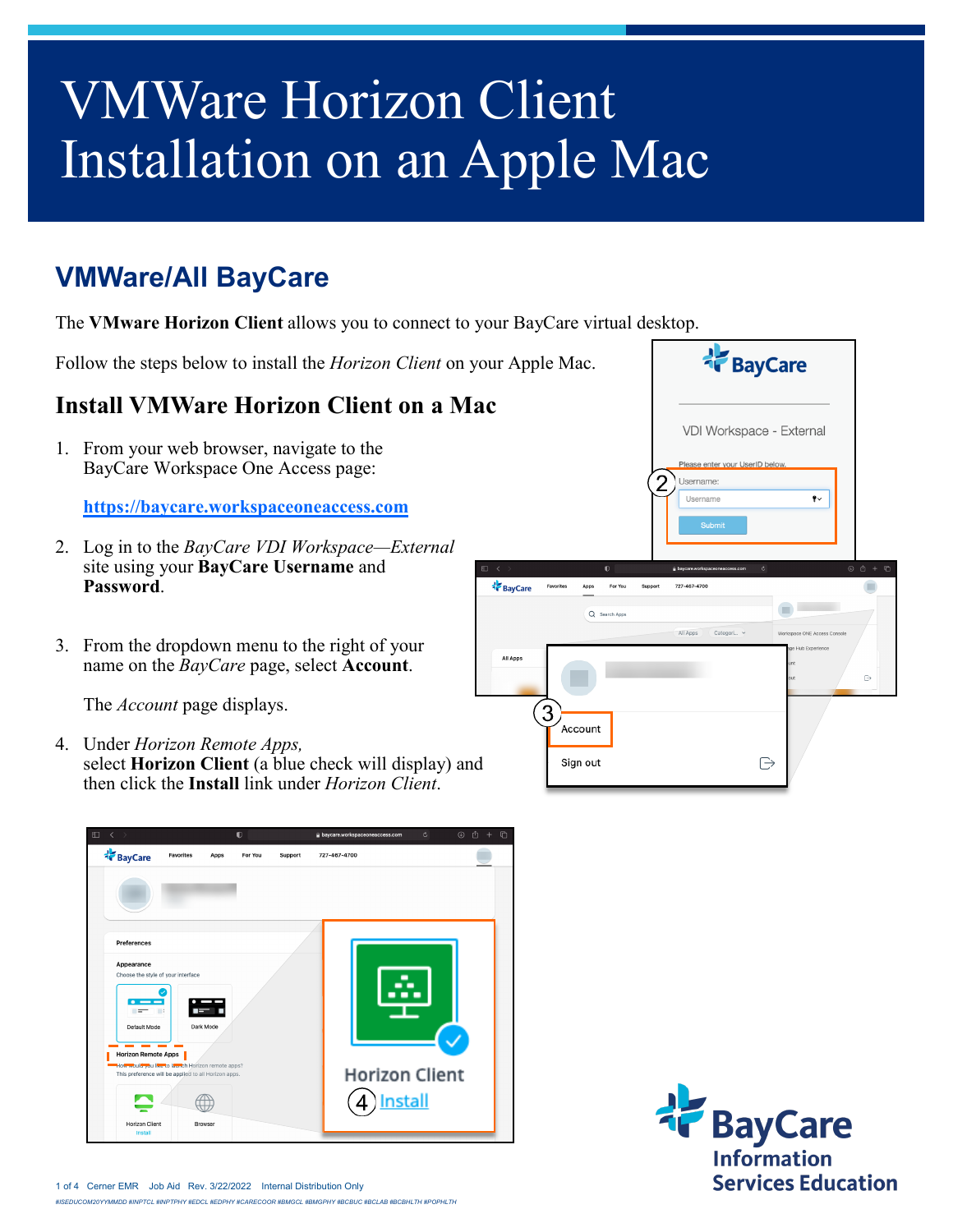

**TF** BayCare **Information Services Education**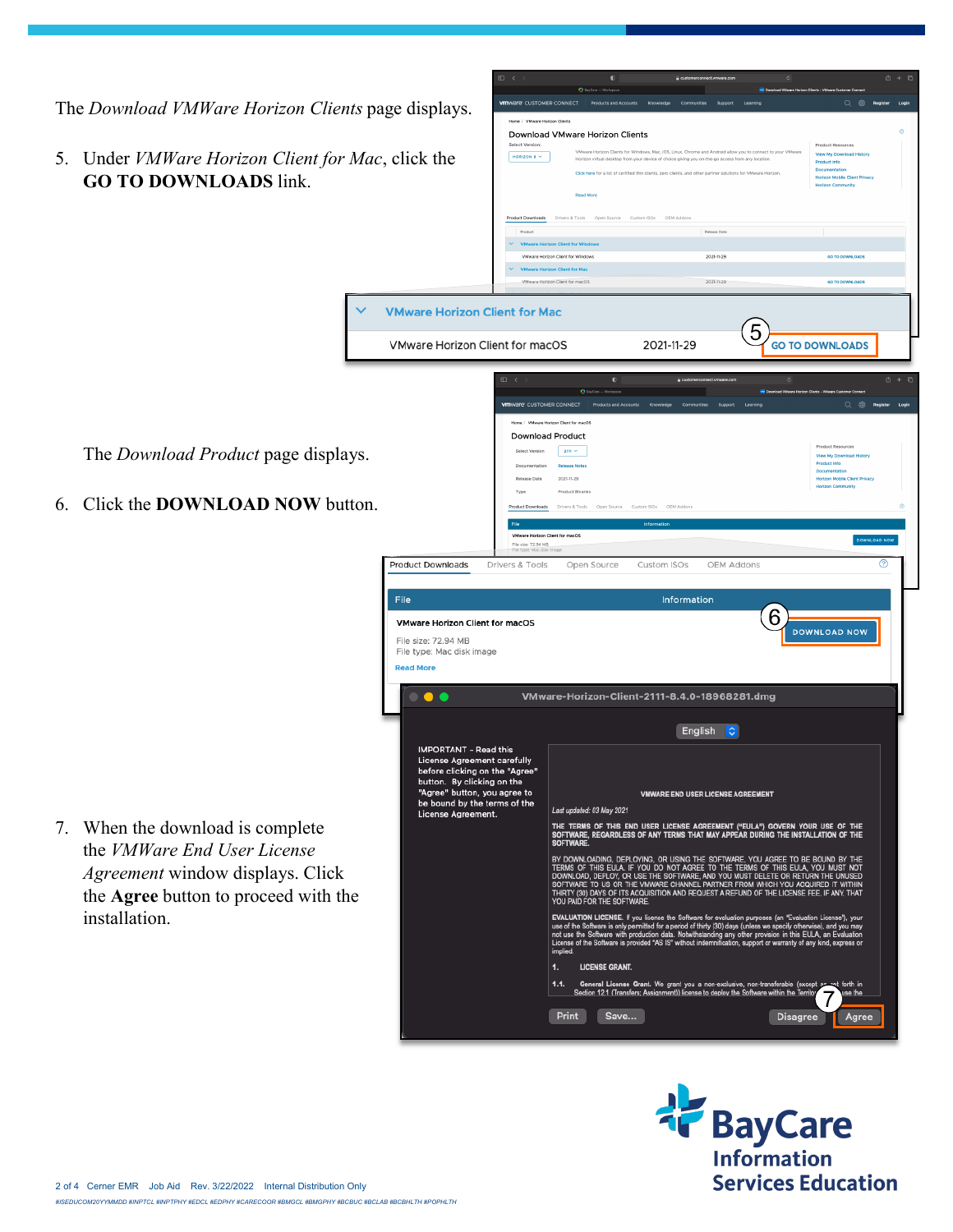8. To install, drag the *VMWare Horizon Client* icon to the *Applications* folder on the right.



## **To Access BayCare**

1. Navigate to<https://baycare.workspaceoneaccess.com>

**Note:** Replace any old shortcuts to the *VMWare Horizon Client* with a new shortcut pointing to the above URL.

The BayCare *Workspace One* page displays.

2. Select your **application** (e.g., Physician).

3. You are prompted to **Launch** the Horizon Client that you previously installed.